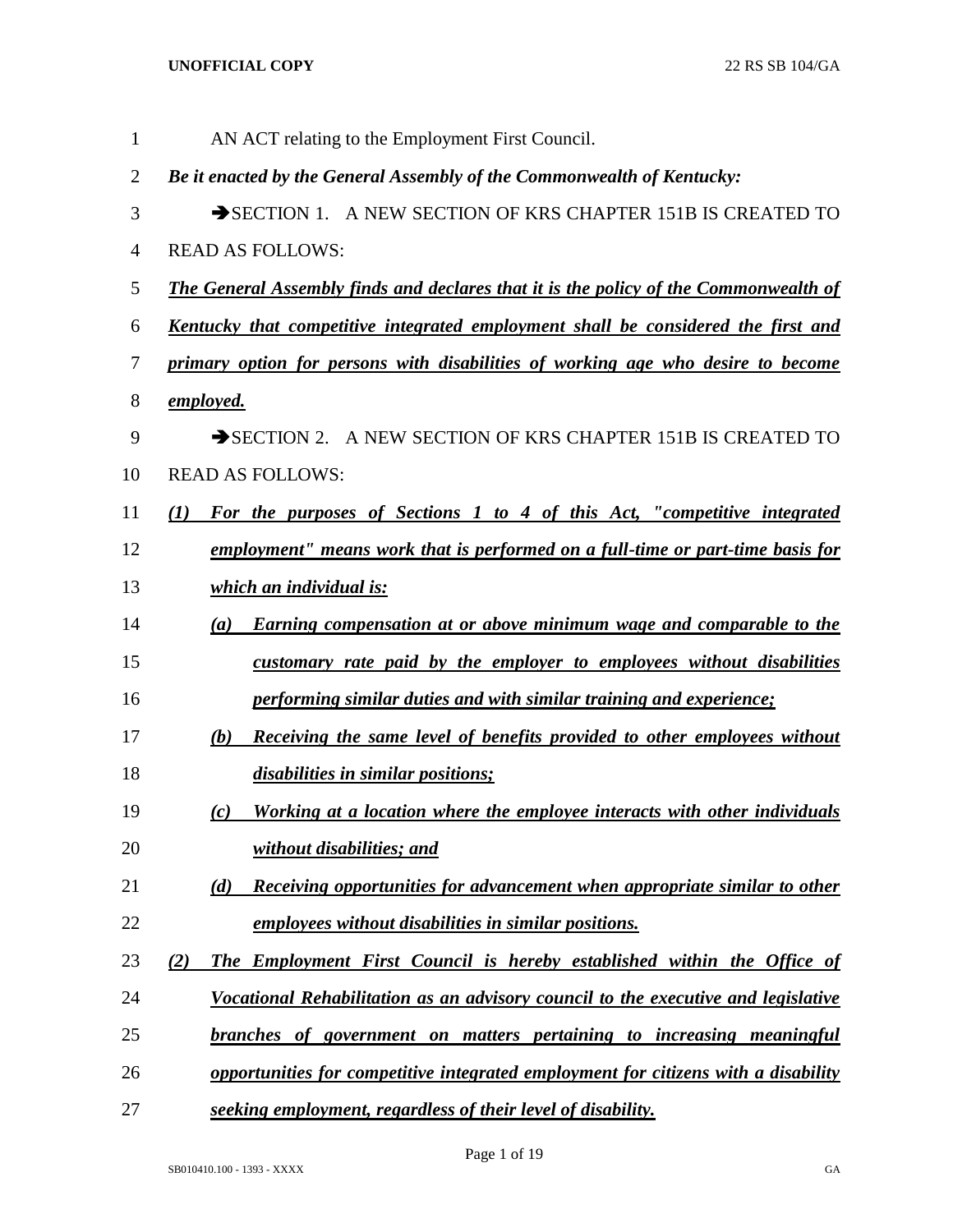| 1  | (3) | <b>The Employment First Council shall be composed of twenty-eight (28) members.</b>                                             |
|----|-----|---------------------------------------------------------------------------------------------------------------------------------|
| 2  |     | Members of the council shall be appointed by the Governor in a manner that is                                                   |
| 3  |     | geographically and culturally representative of the population<br><i>the</i><br>of                                              |
| 4  |     | <b>Commonwealth and shall include:</b>                                                                                          |
| 5  |     | <b>One (1) representative from the Office of Vocational Rehabilitation;</b><br>(a)                                              |
| 6  |     | <b>One (1) representative from the Kentucky Workforce Innovation Board;</b><br>(b)                                              |
| 7  |     | <b>One (1) representative from the Department of Education;</b><br>(c)                                                          |
| 8  |     | <b>One (1) representative from the office of Career and Technical Education;</b><br>(d)                                         |
| 9  |     | <b>One (1) representative from the Department for Medicaid Services;</b><br>(e)                                                 |
| 10 |     | One (1) representative from the Department for Behavioral Health,<br>(f)                                                        |
| 11 |     | <b>Developmental and Intellectual Disabilities;</b>                                                                             |
| 12 |     | <b>One (1) representative from the Commonwealth Council on Developmental</b><br>$\left( \mathbf{g} \right)$                     |
| 13 |     | <i><b>Disabilities</b></i> ;                                                                                                    |
| 14 |     | <b>One (1) representative from Kentucky Protection and Advocacy;</b><br>(h)                                                     |
| 15 |     | <b>One (1) representative from the Department for Income Support, Disability</b><br>(i)                                         |
| 16 |     | <b>Determination Services;</b>                                                                                                  |
| 17 |     | One (1) representative from the Division of Behavioral Health;<br>(i)                                                           |
| 18 |     | <b>One (1) representative from the Kentucky Autism Training Center;</b><br>$\left( k\right)$                                    |
| 19 |     | <b>One (1) representative from the Department for Behavioral Health,</b><br>(l)                                                 |
| 20 |     | <b>Developmental and Intellectual Disabilities, Office of Autism;</b>                                                           |
| 21 |     | One $(1)$<br>representative from the<br>University of Kentucky<br><b>Human</b><br>(m)                                           |
| 22 |     | <b>Development Institute;</b>                                                                                                   |
| 23 |     | Two (2) representatives from a state vocational rehabilitation provider<br>(n)                                                  |
| 24 |     | agency;                                                                                                                         |
| 25 |     | <b>Statewide</b><br><b>Vocational</b><br><b>One</b><br>representative<br>from<br>Council<br>for<br>$\boldsymbol{\omega}$<br>(1) |
| 26 |     | <u><b>Rehabilitation;</b></u>                                                                                                   |
| 27 |     | <b>One (1) representative from the Kentucky Chamber of Commerce;</b><br>(p)                                                     |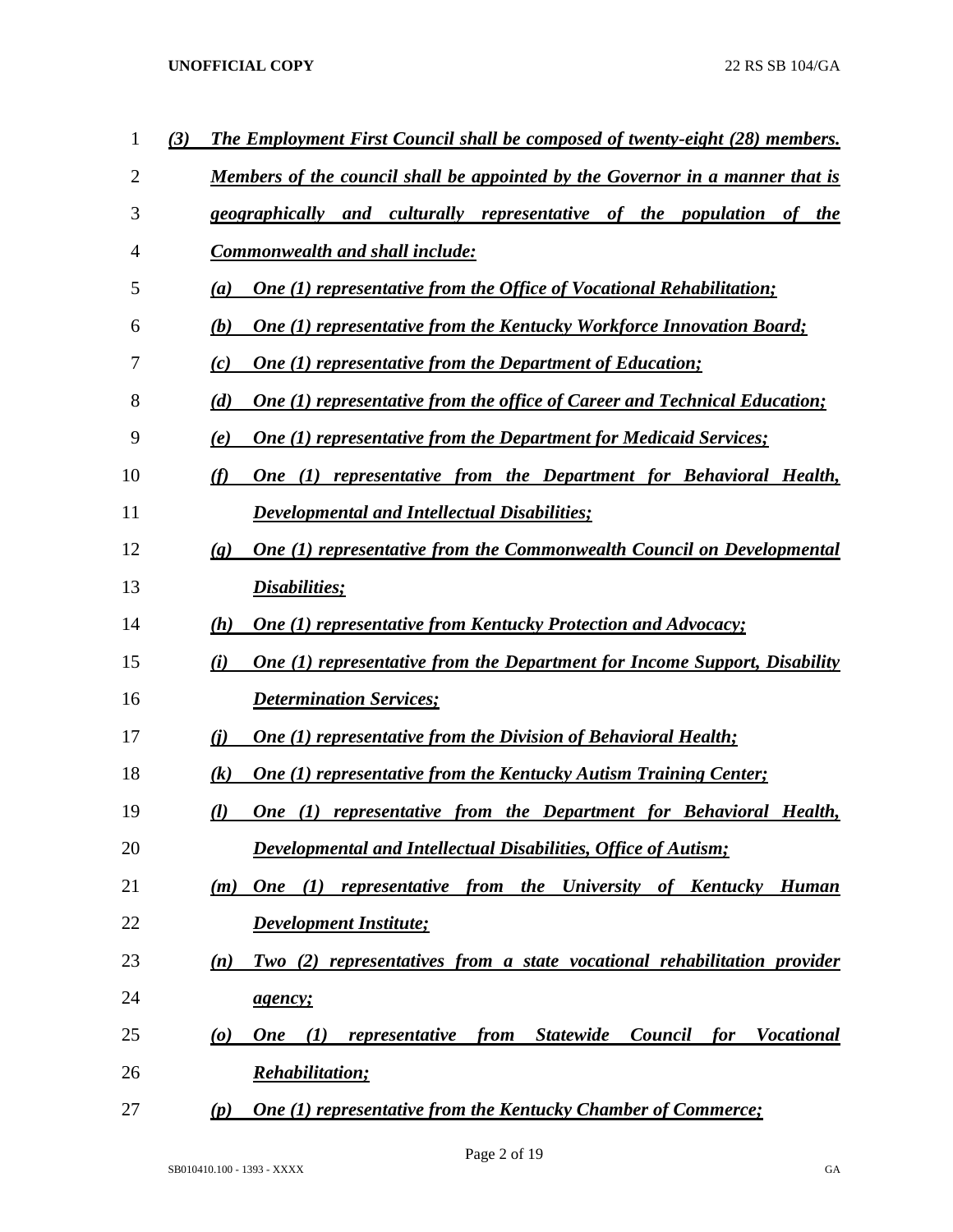| 1  |     | <b>One (1) representative from the Council of State Governments;</b><br>(q)              |
|----|-----|------------------------------------------------------------------------------------------|
| 2  |     | Four (4) representatives each having at least one (1) of the following<br>(r)            |
| 3  |     | <i><u><b>qualifications:</b></u></i>                                                     |
| 4  |     | A physical or mental impairment that substantially limits one (1) or                     |
| 5  |     | more major life activity;                                                                |
| 6  |     | A history or record of such an impairment; or<br>2.                                      |
| 7  |     | A person who is perceived by others as having such an impairment;<br>3.                  |
| 8  |     | Two (2) representatives who have an immediate family member with a<br>(s)                |
| 9  |     | disability; and                                                                          |
| 10 |     | <b>Four (4) representatives of business, industry, and labor.</b><br>(t)                 |
| 11 | (4) | After the initial appointments, members of the Employment First Council shall            |
| 12 |     | serve terms of three (3) years. Members shall be eligible to succeed themselves          |
| 13 |     | and shall serve until their successor is appointed.                                      |
| 14 | (5) | <u>Members of the Employment First Council shall not be paid for their service as</u>    |
| 15 |     | council members, and shall not be reimbursed for any expenses involved in                |
| 16 |     | <i><u>attending council meetings.</u></i>                                                |
| 17 | (6) | <b>The Employment First Council shall elect a chair, a vice chair, and a legislative</b> |
| 18 |     | liaison from its council members who shall serve in those capacities until               |
| 19 |     | replaced. The legislative liaison shall communicate with the legislative and             |
| 20 |     | executive branch about the council's progress and ensure that the work of the            |
| 21 |     | council is separate and distinct from the work of the Statewide Council for              |
| 22 |     | <b>Vocational Rehabilitation.</b>                                                        |
| 23 | (7) | A majority of council members shall constitute a quorum for the purposes of              |
| 24 |     | conducting business. The council shall be subject to the provisions of the               |
| 25 |     | <u>Kentucky Open Records Act, as set forth in KRS 61.870 to 61.884.</u>                  |
| 26 | (8) | <b>The Employment First Council shall meet quarterly, upon the call of the chair, or</b> |
| 27 |     | at the request of the secretary of the Education and Workforce Development               |

Page 3 of 19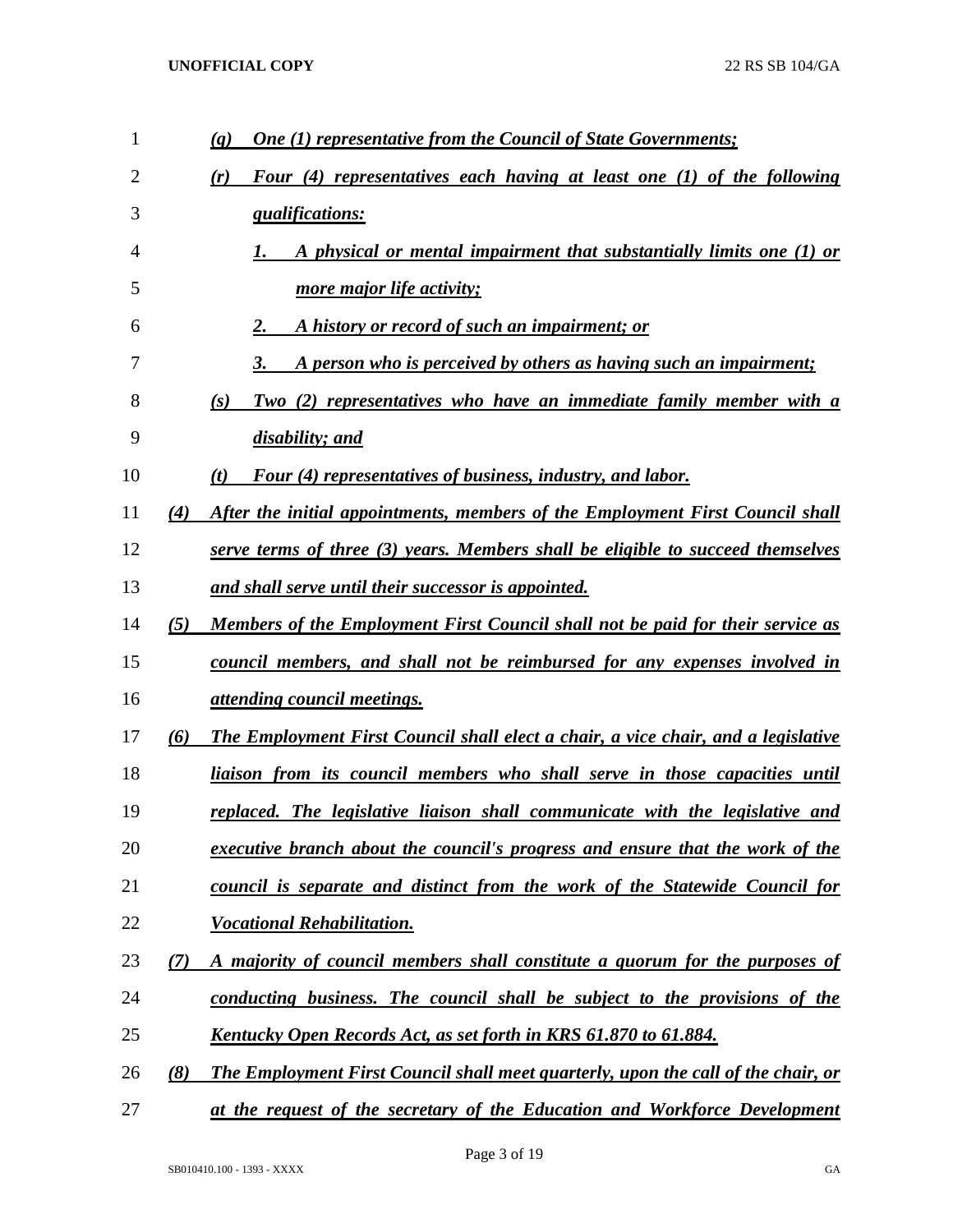| $\mathbf{1}$   | Cabinet. The council shall receive assistance in carrying out its administrative                        |
|----------------|---------------------------------------------------------------------------------------------------------|
| $\overline{2}$ | functions from the Department of Workforce Development and shall be attached                            |
| 3              | to the Education and Workforce Development Cabinet for administrative                                   |
| $\overline{4}$ | <i>purposes.</i>                                                                                        |
| 5              | SECTION 3. A NEW SECTION OF KRS CHAPTER 151B IS CREATED TO                                              |
| 6              | <b>READ AS FOLLOWS:</b>                                                                                 |
| 7              | <b>The Employment First Council shall:</b>                                                              |
| 8              | Identify state policies that create disincentives for the employment of people with<br>$\mathcal{L}(I)$ |
| 9              | disabilities and develop recommendations to address and eliminate those                                 |
| 10             | disincentives;                                                                                          |
| 11             | Develop training and resources for families, self-advocates, public and private<br>(2)                  |
| 12             | providers, and employers on the benefits of competitive integrated employment of                        |
| 13             | workers with a disability;                                                                              |
| 14             | (3)<br>Recommend the development and implementation of policies and effective                           |
| 15             | practices for providers of supported employment services that increase                                  |
| 16             | employment opportunities for workers with a disability;                                                 |
| 17             | Utilize appropriate metrics to assess progress of efforts to increase the competitive<br>(4)            |
| 18             | integrated employment of workers with a disability; and                                                 |
| 19             | <b>Submit an annual report by December 1 to the Legislative Research Commission,</b><br>(5)             |
| 20             | the secretary of the Education and Workforce Development Cabinet, and the                               |
| 21             | Governor summarizing its findings and recommendations.                                                  |
| 22             | SECTION 4. A NEW SECTION OF KRS CHAPTER 151B IS CREATED TO                                              |
| 23             | <b>READ AS FOLLOWS:</b>                                                                                 |
| 24             | <u>Nothing in Sections 1 to 4 of this Act shall be construed to require any employer to give</u>        |
| 25             | preference to hiring persons with disabilities nor shall anything be construed to                       |
| 26             | mandate that those program participants having no desire to become employed be                          |
| 27             | <i>forced to do so.</i>                                                                                 |

Page 4 of 19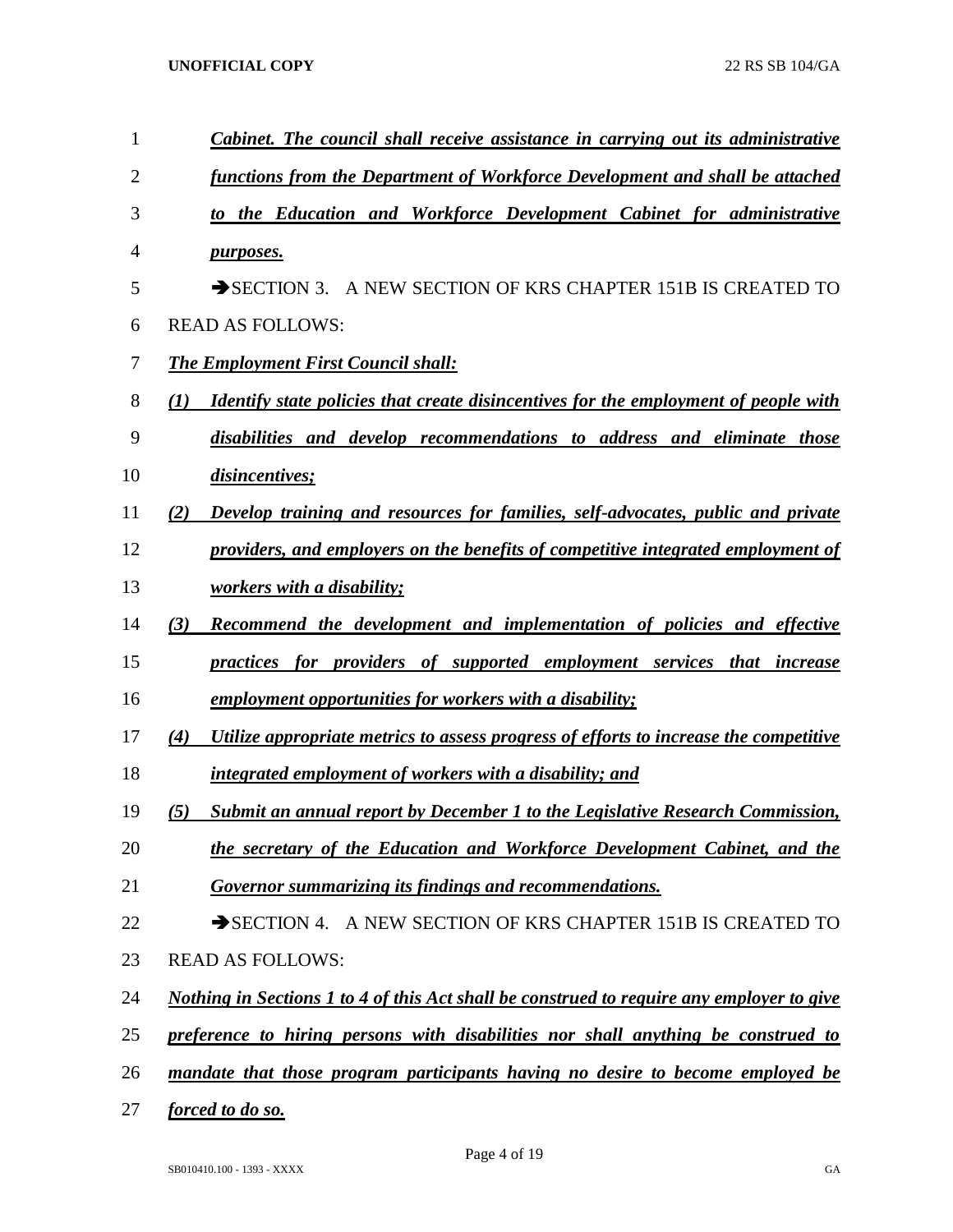| $\mathbf{1}$   |                                                                                             | Section 5. KRS 12.020 is amended to read as follows:                                    |  |  |  |  |  |  |  |  |  |  |  |
|----------------|---------------------------------------------------------------------------------------------|-----------------------------------------------------------------------------------------|--|--|--|--|--|--|--|--|--|--|--|
| $\overline{2}$ |                                                                                             | Departments, program cabinets and their departments, and the respective major           |  |  |  |  |  |  |  |  |  |  |  |
| 3              | administrative bodies that they include are enumerated in this section. It is not intended  |                                                                                         |  |  |  |  |  |  |  |  |  |  |  |
| $\overline{4}$ | that this enumeration of administrative bodies be all-inclusive. Every authority, board,    |                                                                                         |  |  |  |  |  |  |  |  |  |  |  |
| 5              | bureau, interstate compact, commission, committee, conference, council, office, or any      |                                                                                         |  |  |  |  |  |  |  |  |  |  |  |
| 6              | other form of organization shall be included in or attached to the department or program    |                                                                                         |  |  |  |  |  |  |  |  |  |  |  |
| $\tau$         | cabinet in which they are included or to which they are attached by statute or statutorily  |                                                                                         |  |  |  |  |  |  |  |  |  |  |  |
| $8\,$          |                                                                                             | authorized executive order; except in the case of the Personnel Board and where the     |  |  |  |  |  |  |  |  |  |  |  |
| 9              | attached department or administrative body is headed by a constitutionally elected officer, |                                                                                         |  |  |  |  |  |  |  |  |  |  |  |
| 10             | the attachment shall be solely for the purpose of dissemination of information and          |                                                                                         |  |  |  |  |  |  |  |  |  |  |  |
| 11             | coordination of activities and shall not include any authority over the functions,          |                                                                                         |  |  |  |  |  |  |  |  |  |  |  |
| 12             |                                                                                             | personnel, funds, equipment, facilities, or records of the department or administrative |  |  |  |  |  |  |  |  |  |  |  |
| 13             | body.                                                                                       |                                                                                         |  |  |  |  |  |  |  |  |  |  |  |
| 14             | I.                                                                                          | Cabinet for General Government - Departments headed by elected officers:                |  |  |  |  |  |  |  |  |  |  |  |
| 15             | (1)                                                                                         | The Governor.                                                                           |  |  |  |  |  |  |  |  |  |  |  |
| 16             | (2)                                                                                         | Lieutenant Governor.                                                                    |  |  |  |  |  |  |  |  |  |  |  |
| 17             | (3)                                                                                         | Department of State.                                                                    |  |  |  |  |  |  |  |  |  |  |  |
| 18             |                                                                                             | Secretary of State.<br>(a)                                                              |  |  |  |  |  |  |  |  |  |  |  |
| 19             |                                                                                             | Board of Elections.<br>(b)                                                              |  |  |  |  |  |  |  |  |  |  |  |
| 20             |                                                                                             | Registry of Election Finance.<br>(c)                                                    |  |  |  |  |  |  |  |  |  |  |  |
| 21             | (4)                                                                                         | Department of Law.                                                                      |  |  |  |  |  |  |  |  |  |  |  |
| 22             |                                                                                             | Attorney General.<br>(a)                                                                |  |  |  |  |  |  |  |  |  |  |  |
| 23             | (5)                                                                                         | Department of the Treasury.                                                             |  |  |  |  |  |  |  |  |  |  |  |
| 24             |                                                                                             | Treasurer.<br>(a)                                                                       |  |  |  |  |  |  |  |  |  |  |  |
| 25             | (6)                                                                                         | Department of Agriculture.                                                              |  |  |  |  |  |  |  |  |  |  |  |
| 26             |                                                                                             | Commissioner of Agriculture.<br>(a)                                                     |  |  |  |  |  |  |  |  |  |  |  |

(b) Agricultural Development Board.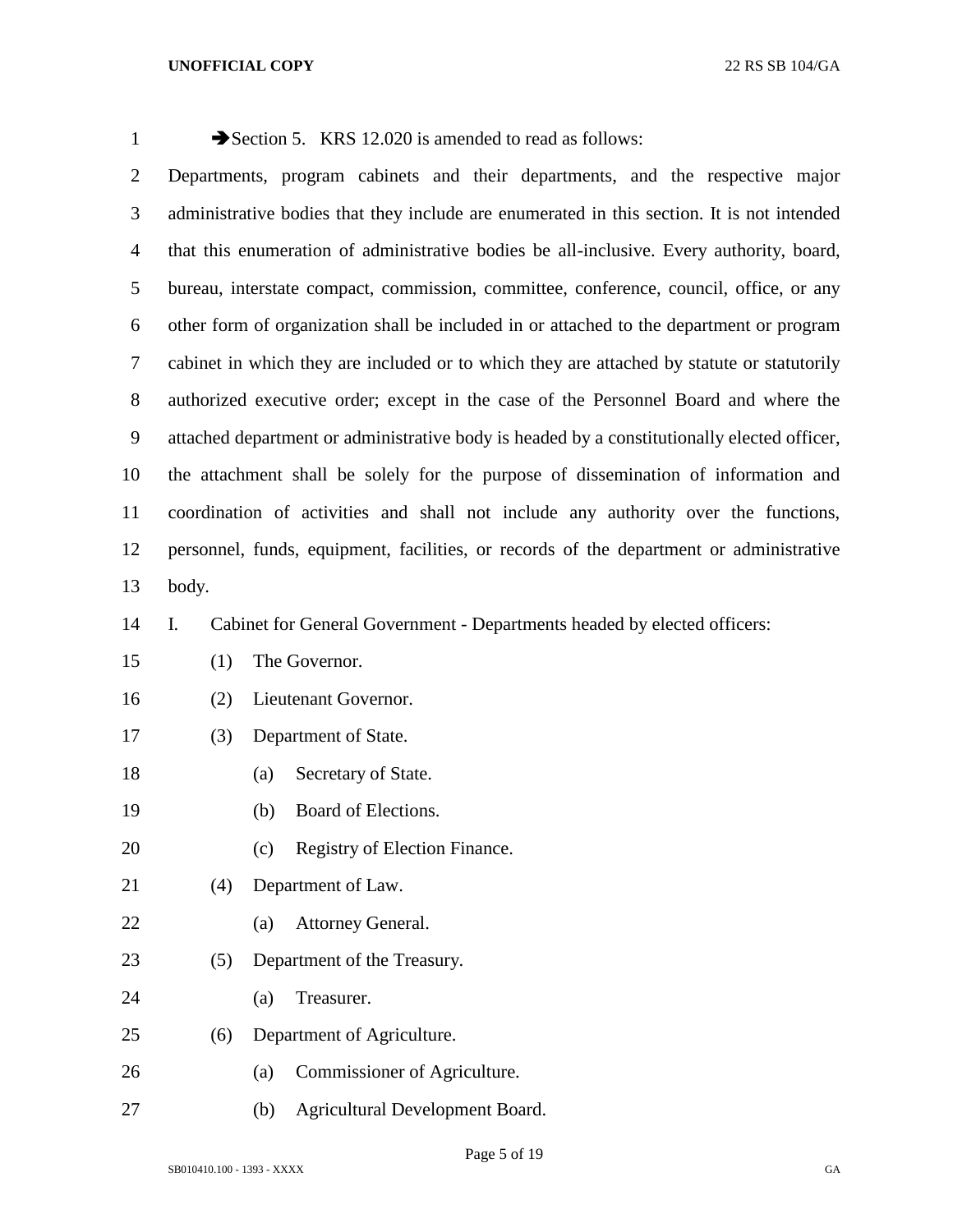| $\mathbf{1}$   |    |     | (c)                                            |    |                | Kentucky Agricultural Finance Corporation.            |  |  |  |  |  |
|----------------|----|-----|------------------------------------------------|----|----------------|-------------------------------------------------------|--|--|--|--|--|
| $\overline{2}$ |    | (7) |                                                |    |                | Auditor of Public Accounts.                           |  |  |  |  |  |
| 3              | П. |     | Program cabinets headed by appointed officers: |    |                |                                                       |  |  |  |  |  |
| 4              |    | (1) |                                                |    |                | Justice and Public Safety Cabinet:                    |  |  |  |  |  |
| 5              |    |     | (a)                                            |    |                | Department of Kentucky State Police.                  |  |  |  |  |  |
| 6              |    |     |                                                | 1. |                | Office of Administrative Services.                    |  |  |  |  |  |
| 7              |    |     |                                                |    | a.             | Division of Operational Support.                      |  |  |  |  |  |
| 8              |    |     |                                                |    | b.             | Division of Management Services.                      |  |  |  |  |  |
| 9              |    |     |                                                | 2. |                | Office of Operations.                                 |  |  |  |  |  |
| 10             |    |     |                                                |    | a.             | Division of West Troops.                              |  |  |  |  |  |
| 11             |    |     |                                                |    | b.             | Division of East Troops.                              |  |  |  |  |  |
| 12             |    |     |                                                |    | $\mathbf{c}$ . | Division of Special Enforcement.                      |  |  |  |  |  |
| 13             |    |     |                                                |    | d.             | Division of Commercial Vehicle Enforcement.           |  |  |  |  |  |
| 14             |    |     |                                                | 3. |                | Office of Technical Services.                         |  |  |  |  |  |
| 15             |    |     |                                                |    | a.             | Division of Forensic Sciences.                        |  |  |  |  |  |
| 16             |    |     |                                                |    | b.             | Division of Information Technology.                   |  |  |  |  |  |
| 17             |    |     | (b)                                            |    |                | Department of Criminal Justice Training.              |  |  |  |  |  |
| 18             |    |     | (c)                                            |    |                | Department of Corrections.                            |  |  |  |  |  |
| 19             |    |     | (d)                                            |    |                | Department of Juvenile Justice.                       |  |  |  |  |  |
| 20             |    |     | (e)                                            |    |                | Office of the Secretary.                              |  |  |  |  |  |
| 21             |    |     | (f)                                            |    |                | Office of Drug Control Policy.                        |  |  |  |  |  |
| 22             |    |     | (g)                                            |    |                | Office of Legal Services.                             |  |  |  |  |  |
| 23             |    |     | (h)                                            |    |                | Office of the Kentucky State Medical Examiner.        |  |  |  |  |  |
| 24             |    |     | (i)                                            |    | Parole Board.  |                                                       |  |  |  |  |  |
| 25             |    |     | (j)                                            |    |                | Kentucky State Corrections Commission.                |  |  |  |  |  |
| 26             |    |     | (k)                                            |    |                | Office of Legislative and Intergovernmental Services. |  |  |  |  |  |
| 27             |    |     | $\left( \mathrm{l}\right)$                     |    |                | Office of Human Resource Management.                  |  |  |  |  |  |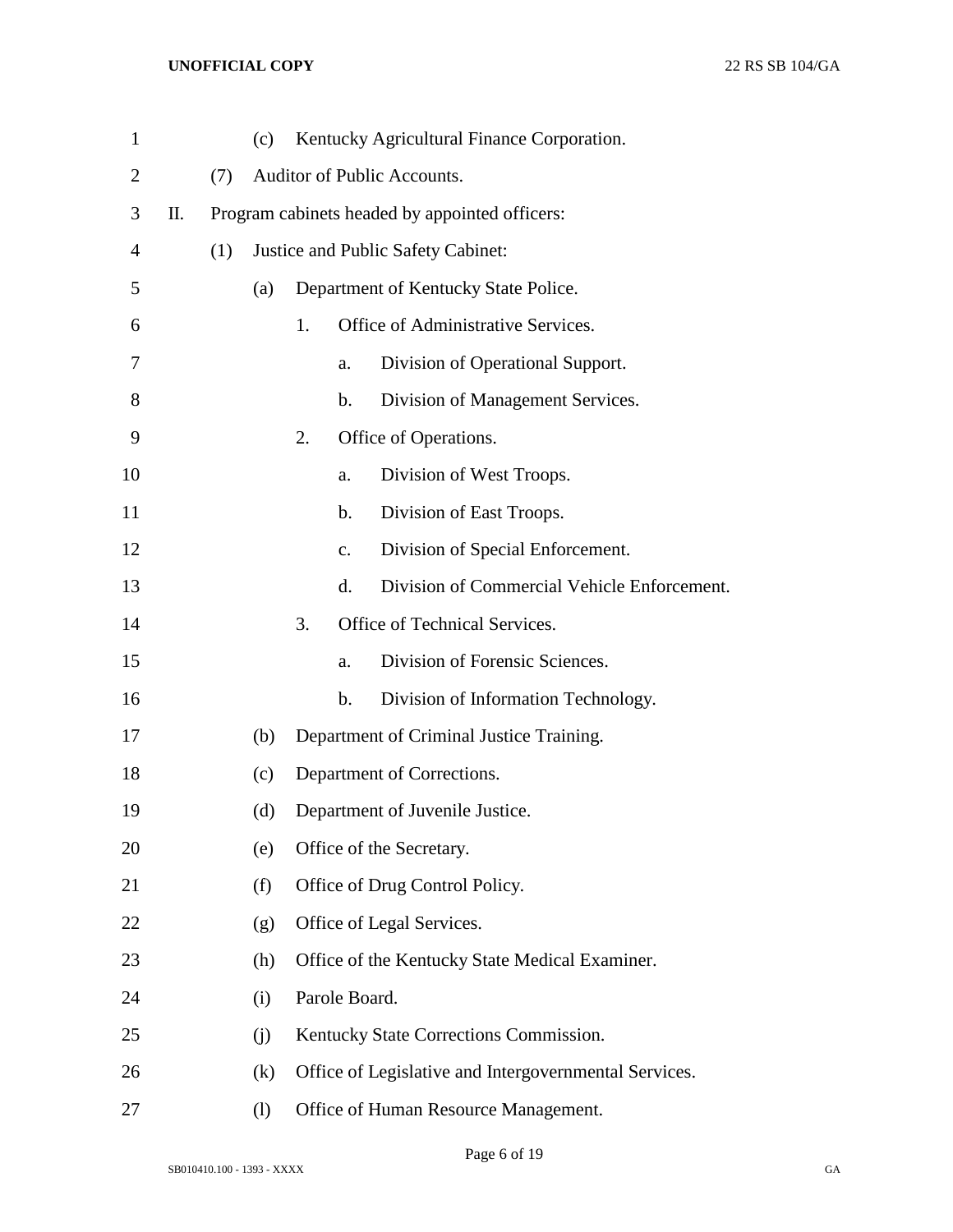| $\mathbf{1}$   |     |     | 1. | Division of Human Resource Administration.           |
|----------------|-----|-----|----|------------------------------------------------------|
| 2              |     |     | 2. | Division of Employee Management.                     |
| 3              |     | (m) |    | Department of Public Advocacy.                       |
| $\overline{4}$ |     | (n) |    | Office of Communications.                            |
| 5              |     |     | 1. | Information Technology Services Division.            |
| 6              |     | (0) |    | Office of Financial Management Services.             |
| 7              |     |     | 1. | Division of Financial Management.                    |
| 8              |     | (p) |    | Grants Management Division.                          |
| 9              | (2) |     |    | <b>Education and Workforce Development Cabinet:</b>  |
| 10             |     | (a) |    | Office of the Secretary.                             |
| 11             |     |     | 1. | Governor's Scholars Program.                         |
| 12             |     |     | 2. | Governor's School for Entrepreneurs Program.         |
| 13             |     |     | 3. | Office of the Kentucky Workforce Innovation Board.   |
| 14             |     |     | 4. | Foundation for Adult Education.                      |
| 15             |     |     | 5. | Early Childhood Advisory Council.                    |
| 16             |     | (b) |    | Office of Legal and Legislative Services.            |
| 17             |     |     | 1. | Client Assistance Program.                           |
| 18             |     | (c) |    | Office of Communication.                             |
| 19             |     | (d) |    | Office of Administrative Services.                   |
| 20             |     |     | 1. | Division of Human Resources.                         |
| 21             |     |     | 2. | Division of Operations and Support Services.         |
| 22             |     |     | 3. | Division of Fiscal Management.                       |
| 23             |     | (e) |    | Office of Technology Services.                       |
| 24             |     | (f) |    | Office of Educational Programs.                      |
| 25             |     | (g) |    | Office of the Kentucky Center for Statistics.        |
| 26             |     | (h) |    | Board of the Kentucky Center for Statistics.         |
| 27             |     | (i) |    | Board of Directors for the Center for School Safety. |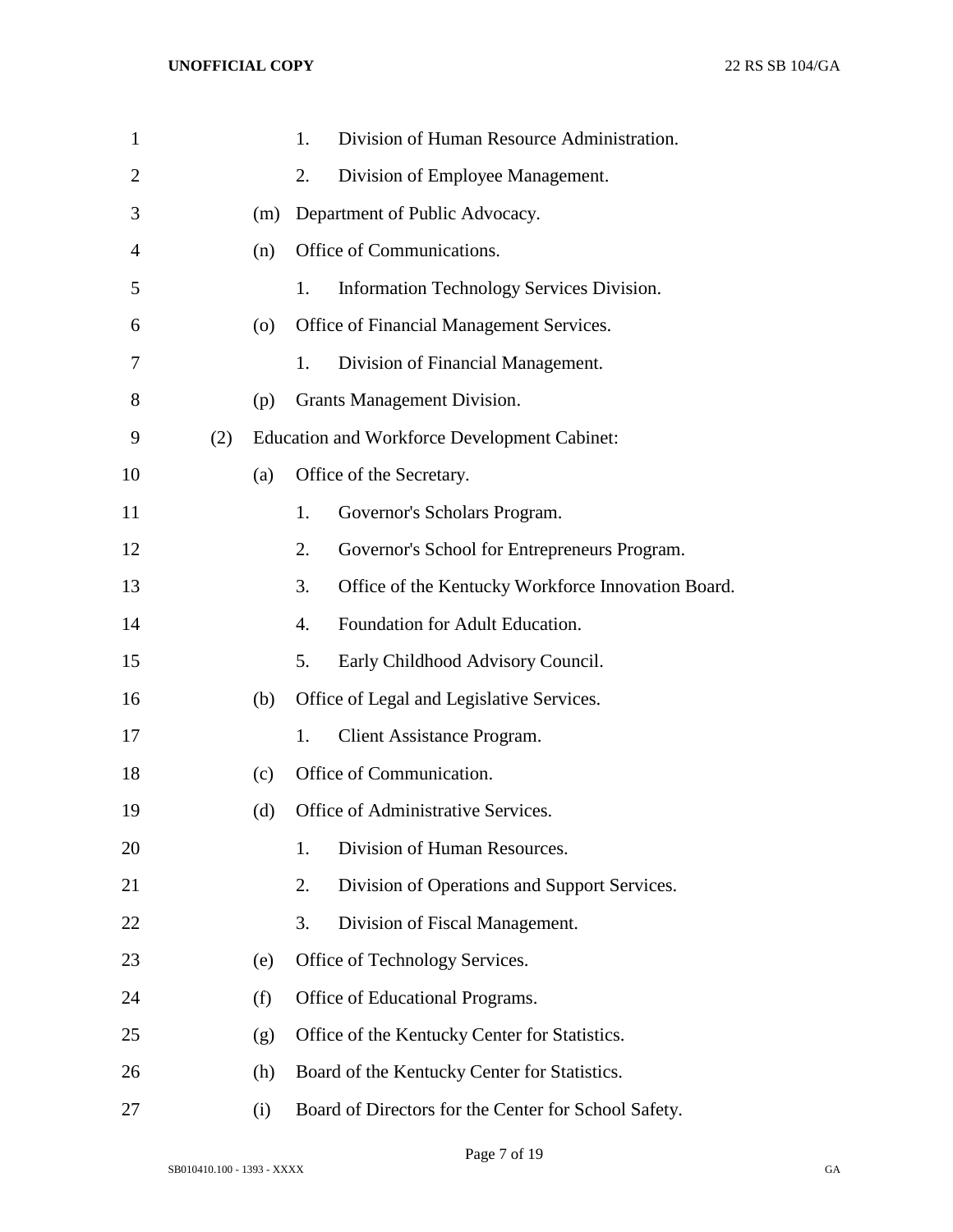| $\mathbf{1}$ |     | (i)     |                  | Department of Education.                                             |
|--------------|-----|---------|------------------|----------------------------------------------------------------------|
| 2            |     |         | 1.               | Kentucky Board of Education.                                         |
| 3            |     |         | 2.               | Kentucky Technical Education Personnel Board.                        |
| 4            |     |         | 3.               | <b>Education Professional Standards Board.</b>                       |
| 5            |     | (k)     |                  | Department for Libraries and Archives.                               |
| 6            |     | (1)     |                  | Department of Workforce Investment.                                  |
| 7            |     |         | 1.               | Office of Vocational Rehabilitation.                                 |
| 8            |     |         |                  | Division of Kentucky Business Enterprise.<br>a.                      |
| 9            |     |         |                  | Division of the Carl D. Perkins Vocational Training Center.<br>$b$ . |
| 10           |     |         |                  | Division of Blind Services.<br>$\mathbf{c}$ .                        |
| 11           |     |         |                  | d.<br>Division of Field Services.                                    |
| 12           |     |         |                  | Statewide Council for Vocational Rehabilitation.<br>e.               |
| 13           |     |         |                  | <b>Employment First Council.</b><br>f.                               |
| 14           |     |         | 2.               | Office of Unemployment Insurance.                                    |
| 15           |     |         | 3.               | Office of Employer and Apprenticeship Services.                      |
| 16           |     |         |                  | Division of Apprenticeship.<br>a.                                    |
| 17           |     |         | $\overline{4}$ . | Career Development Office.                                           |
| 18           |     |         | 5.               | Office of Adult Education.                                           |
| 19           |     |         | 6.               | Unemployment Insurance Commission.                                   |
| 20           |     |         | 7.               | Kentucky Apprenticeship Council.                                     |
| 21           |     |         | 8.               | Division of Technical Assistance.                                    |
| 22           |     | (m)     |                  | Foundation for Workforce Development.                                |
| 23           |     | (n)     |                  | Kentucky Workforce Investment Board.                                 |
| 24           |     | $\circ$ |                  | Kentucky Commission on the Deaf and Hard of Hearing.                 |
| 25           |     | (p)     |                  | Kentucky Educational Television.                                     |
| 26           |     | (q)     |                  | Kentucky Environmental Education Council.                            |
| 27           | (3) |         |                  | <b>Energy and Environment Cabinet:</b>                               |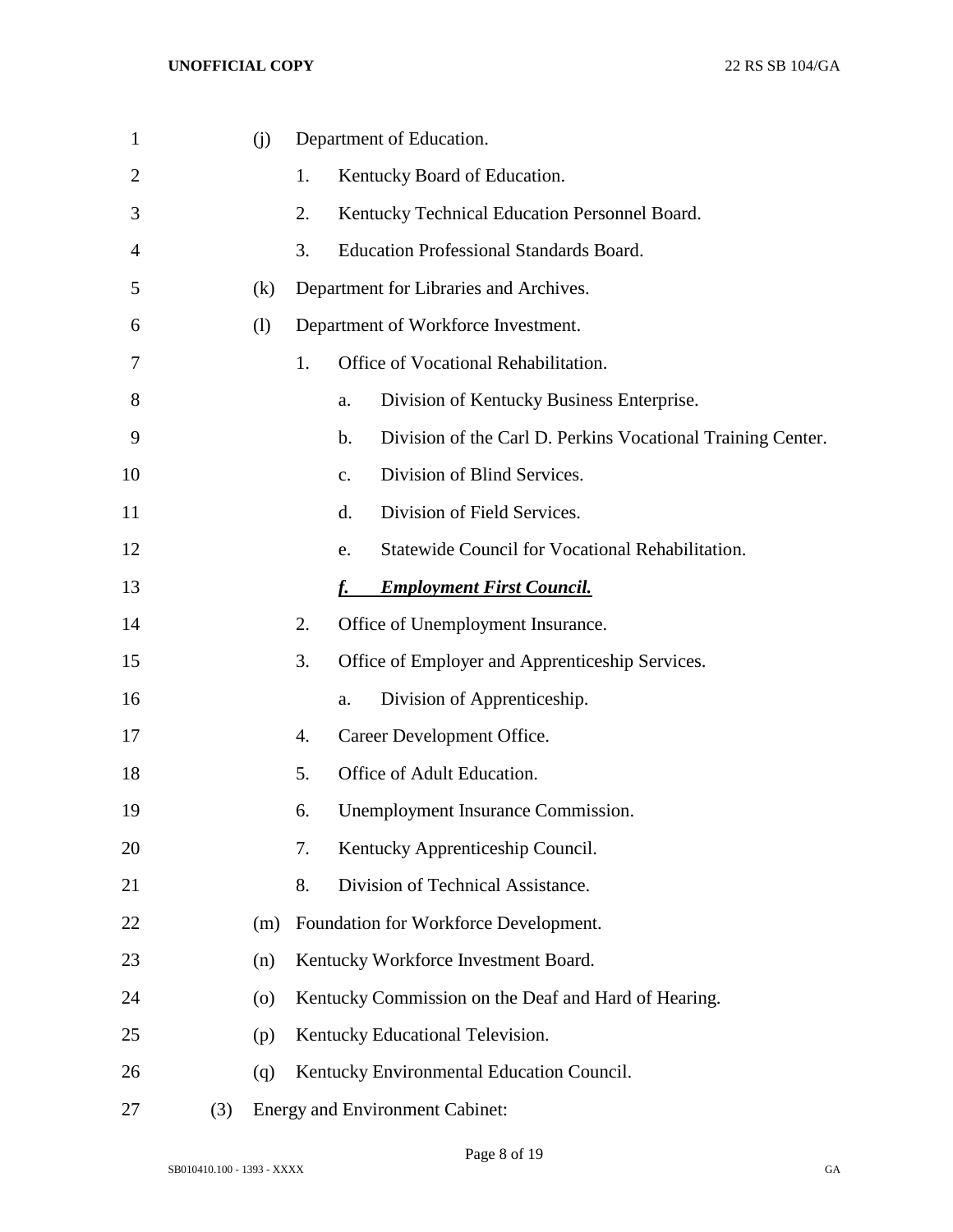| $\mathbf{1}$   | (a) |    | Office of the Secretary.                             |
|----------------|-----|----|------------------------------------------------------|
| $\overline{2}$ |     | 1. | Office of Legislative and Intergovernmental Affairs. |
| 3              |     | 2. | Office of Legal Services.                            |
| $\overline{4}$ |     |    | Legal Division I.<br>a.                              |
| 5              |     |    | Legal Division II.<br>b.                             |
| 6              |     | 3. | Office of Administrative Hearings.                   |
| 7              |     | 4. | Office of Communication.                             |
| 8              |     | 5. | Mine Safety Review Commission.                       |
| 9              |     | 6. | Office of Kentucky Nature Preserves.                 |
| 10             |     | 7. | Kentucky Public Service Commission.                  |
| 11             | (b) |    | Department for Environmental Protection.             |
| 12             |     | 1. | Office of the Commissioner.                          |
| 13             |     | 2. | Division for Air Quality.                            |
| 14             |     | 3. | Division of Water.                                   |
| 15             |     | 4. | Division of Environmental Program Support.           |
| 16             |     | 5. | Division of Waste Management.                        |
| 17             |     | 6. | Division of Enforcement.                             |
| 18             |     | 7. | Division of Compliance Assistance.                   |
| 19             | (c) |    | Department for Natural Resources.                    |
| 20             |     | 1. | Office of the Commissioner.                          |
| 21             |     | 2. | Division of Mine Permits.                            |
| 22             |     | 3. | Division of Mine Reclamation and Enforcement.        |
| 23             |     | 4. | Division of Abandoned Mine Lands.                    |
| 24             |     | 5. | Division of Oil and Gas.                             |
| 25             |     | 6. | Division of Mine Safety.                             |
| 26             |     | 7. | Division of Forestry.                                |
| 27             |     | 8. | Division of Conservation.                            |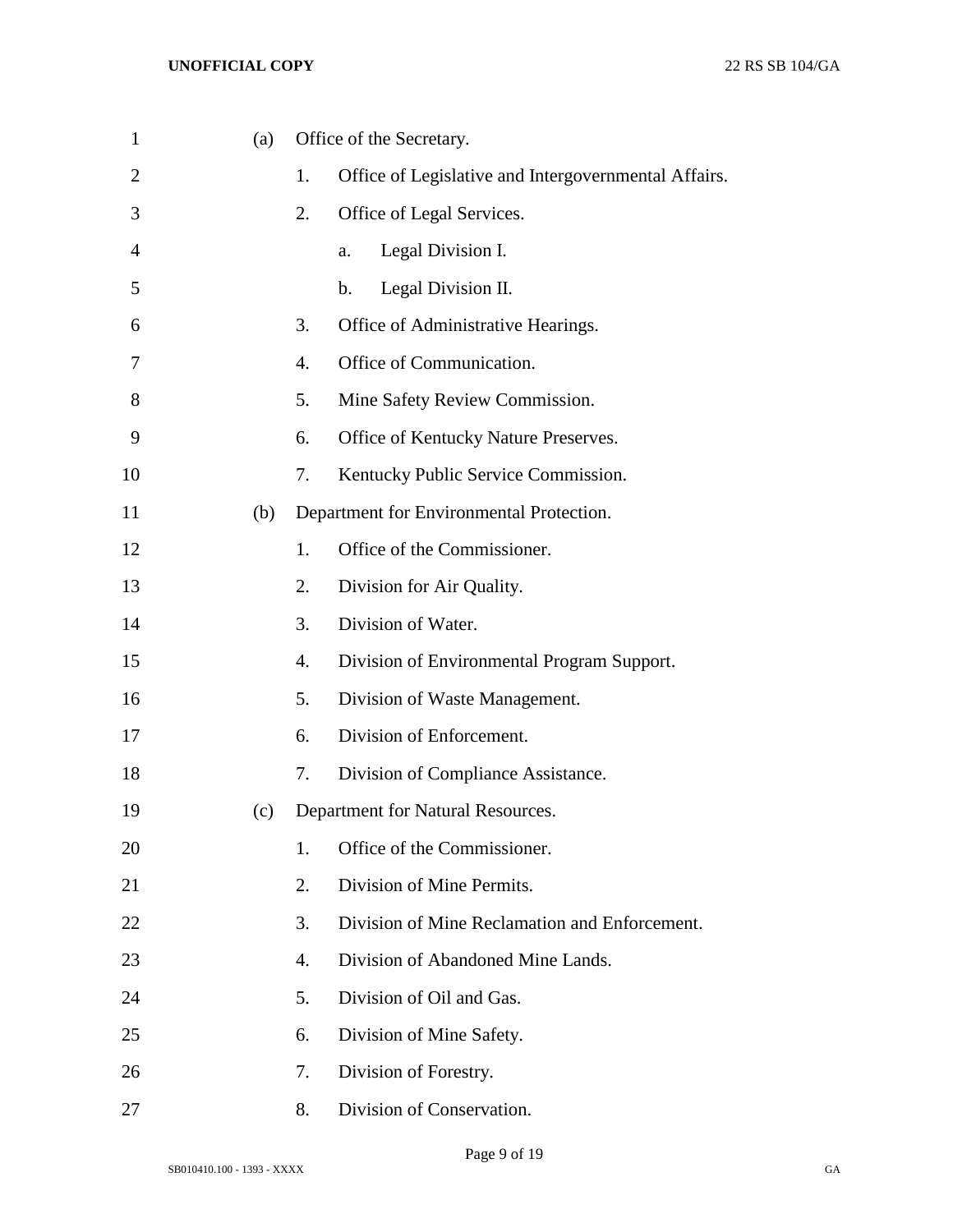| $\mathbf{1}$   |     |     | 9. |                | Office of the Reclamation Guaranty Fund.            |
|----------------|-----|-----|----|----------------|-----------------------------------------------------|
| $\overline{2}$ |     | (d) |    |                | Office of Energy Policy.                            |
| 3              |     |     | 1. |                | Division of Energy Assistance.                      |
| 4              |     | (e) |    |                | Office of Administrative Services.                  |
| 5              |     |     | 1. |                | Division of Human Resources Management.             |
| 6              |     |     | 2. |                | Division of Financial Management.                   |
| 7              |     |     | 3. |                | Division of Information Services.                   |
| 8              | (4) |     |    |                | Public Protection Cabinet.                          |
| 9              |     | (a) |    |                | Office of the Secretary.                            |
| 10             |     |     | 1. |                | Office of Communications and Public Outreach.       |
| 11             |     |     | 2. |                | Office of Legal Services.                           |
| 12             |     |     |    | a.             | Insurance Legal Division.                           |
| 13             |     |     |    | b.             | Charitable Gaming Legal Division.                   |
| 14             |     |     |    | $\mathbf{c}$ . | Alcoholic Beverage Control Legal Division.          |
| 15             |     |     |    | d.             | Housing, Buildings and Construction Legal Division. |
| 16             |     |     |    | e.             | Financial Institutions Legal Division.              |
| 17             |     |     |    | f.             | Professional Licensing Legal Division.              |
| 18             |     |     | 3. |                | Office of Administrative Hearings.                  |
| 19             |     |     | 4. |                | Office of Administrative Services.                  |
| 20             |     |     |    | a.             | Division of Human Resources.                        |
| 21             |     |     |    | b.             | Division of Fiscal Responsibility.                  |
| 22             |     | (b) |    |                | Office of Claims and Appeals.                       |
| 23             |     |     | 1. |                | Board of Tax Appeals.                               |
| 24             |     |     | 2. |                | Board of Claims.                                    |
| 25             |     |     | 3. |                | Crime Victims Compensation Board.                   |
| 26             |     | (c) |    |                | Kentucky Boxing and Wrestling Commission.           |
| 27             |     | (d) |    |                | Kentucky Horse Racing Commission.                   |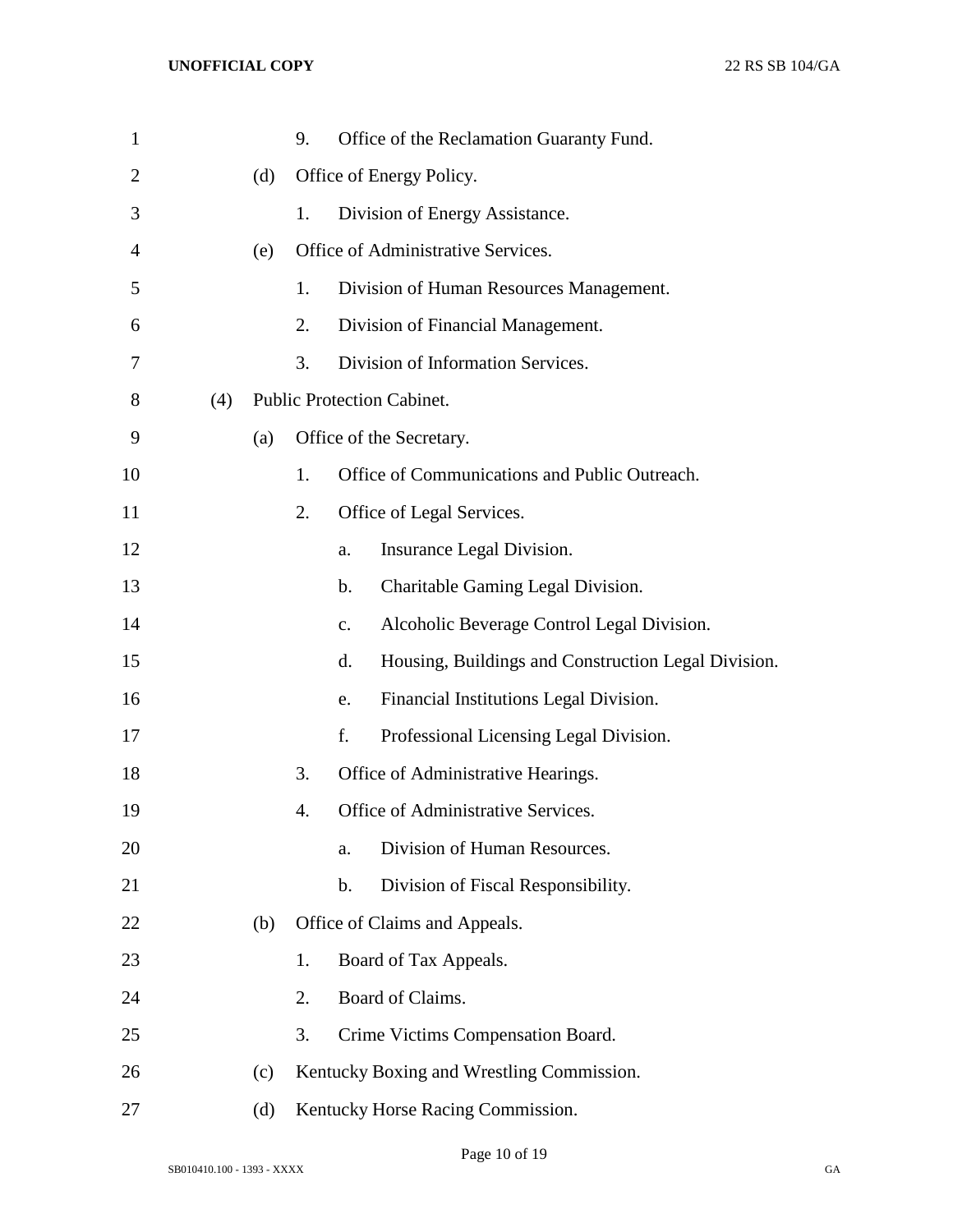| $\mathbf{1}$ |     | 1. | Office of Executive Director.                           |
|--------------|-----|----|---------------------------------------------------------|
| 2            |     |    | Division of Pari-mutuel Wagering and Compliance.<br>a.  |
| 3            |     |    | Division of Stewards.<br>$\mathbf b$ .                  |
| 4            |     |    | Division of Licensing.<br>c.                            |
| 5            |     |    | Division of Enforcement.<br>d.                          |
| 6            |     |    | Division of Incentives and Development.<br>e.           |
| 7            |     |    | f.<br>Division of Veterinary Services.                  |
| 8            | (e) |    | Department of Alcoholic Beverage Control.               |
| 9            |     | 1. | Division of Distilled Spirits.                          |
| 10           |     | 2. | Division of Malt Beverages.                             |
| 11           |     | 3. | Division of Enforcement.                                |
| 12           | (f) |    | Department of Charitable Gaming.                        |
| 13           |     | 1. | Division of Licensing and Compliance.                   |
| 14           |     | 2. | Division of Enforcement.                                |
| 15           | (g) |    | Department of Financial Institutions.                   |
| 16           |     | 1. | Division of Depository Institutions.                    |
| 17           |     | 2. | Division of Non-Depository Institutions.                |
| 18           |     | 3. | Division of Securities.                                 |
| 19           | (h) |    | Department of Housing, Buildings and Construction.      |
| 20           |     | 1. | Division of Fire Prevention.                            |
| 21           |     | 2. | Division of Plumbing.                                   |
| 22           |     | 3. | Division of Heating, Ventilation, and Air Conditioning. |
| 23           |     | 4. | Division of Building Code Enforcement.                  |
| 24           | (i) |    | Department of Insurance.                                |
| 25           |     | 1. | Division of Health and Life Insurance and Managed Care. |
| 26           |     | 2. | Division of Property and Casualty Insurance.            |
| 27           |     | 3. | Division of Administrative Services.                    |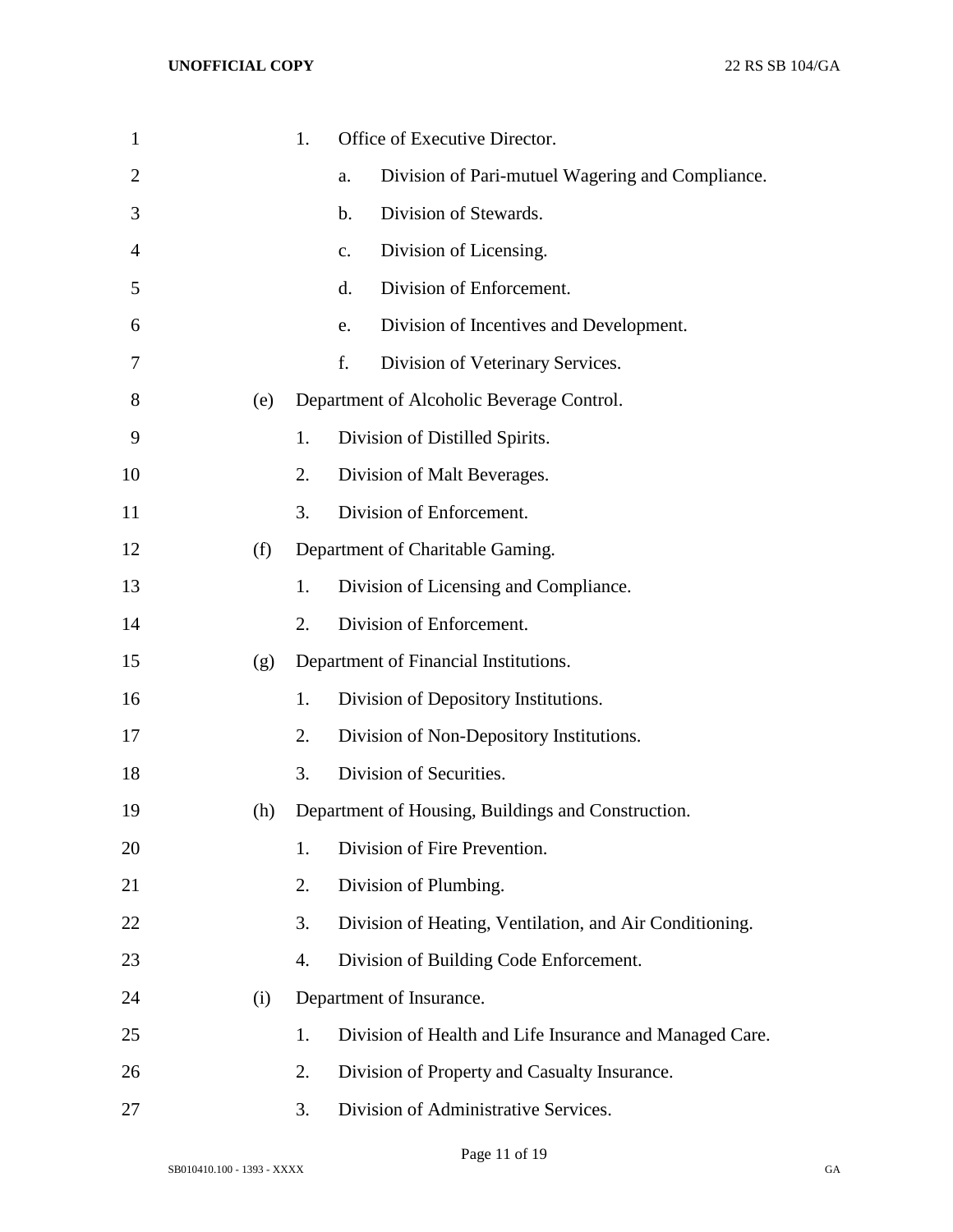| $\mathbf{1}$   |     |     | 4.             |                | Division of Financial Standards and Examination.         |  |  |  |  |  |
|----------------|-----|-----|----------------|----------------|----------------------------------------------------------|--|--|--|--|--|
| $\overline{2}$ |     |     | 5.             |                | Division of Licensing.                                   |  |  |  |  |  |
| 3              |     |     | 6.             |                | Division of Insurance Fraud Investigation.               |  |  |  |  |  |
| 4              |     |     | 7.             |                | Division of Consumer Protection.                         |  |  |  |  |  |
| 5              |     | (j) |                |                | Department of Professional Licensing.                    |  |  |  |  |  |
| 6              |     |     | 1.             |                | Real Estate Authority.                                   |  |  |  |  |  |
| 7              | (5) |     | Labor Cabinet. |                |                                                          |  |  |  |  |  |
| 8              |     | (a) |                |                | Office of the Secretary.                                 |  |  |  |  |  |
| 9              |     |     | 1.             |                | Office of General Counsel.                               |  |  |  |  |  |
| 10             |     |     |                | a.             | Workplace Standards Legal Division.                      |  |  |  |  |  |
| 11             |     |     |                | $\mathbf b$ .  | Workers' Claims Legal Division.                          |  |  |  |  |  |
| 12             |     |     | 2.             |                | Office of Administrative Services.                       |  |  |  |  |  |
| 13             |     |     |                | a.             | Division of Human Resources Management.                  |  |  |  |  |  |
| 14             |     |     |                | $\mathbf b$ .  | Division of Fiscal Management.                           |  |  |  |  |  |
| 15             |     |     |                | $\mathbf{c}$ . | Division of Professional Development and Organizational  |  |  |  |  |  |
| 16             |     |     |                |                | Management.                                              |  |  |  |  |  |
| 17             |     |     |                | d.             | Division of Information Technology and Support Services. |  |  |  |  |  |
| 18             |     |     | 3.             |                | Office of Inspector General.                             |  |  |  |  |  |
| 19             |     | (b) |                |                | Department of Workplace Standards.                       |  |  |  |  |  |
| 20             |     |     | 1.             |                | Division of Occupational Safety and Health Compliance.   |  |  |  |  |  |
| 21             |     |     | 2.             |                | Division of Occupational Safety and Health Education and |  |  |  |  |  |
| 22             |     |     |                |                | Training.                                                |  |  |  |  |  |
| 23             |     |     | 3.             |                | Division of Wages and Hours.                             |  |  |  |  |  |
| 24             |     | (c) |                |                | Department of Workers' Claims.                           |  |  |  |  |  |
| 25             |     |     | 1.             |                | Division of Workers' Compensation Funds.                 |  |  |  |  |  |
| 26             |     |     | 2.             |                | Office of Administrative Law Judges.                     |  |  |  |  |  |
| 27             |     |     | 3.             |                | Division of Claims Processing.                           |  |  |  |  |  |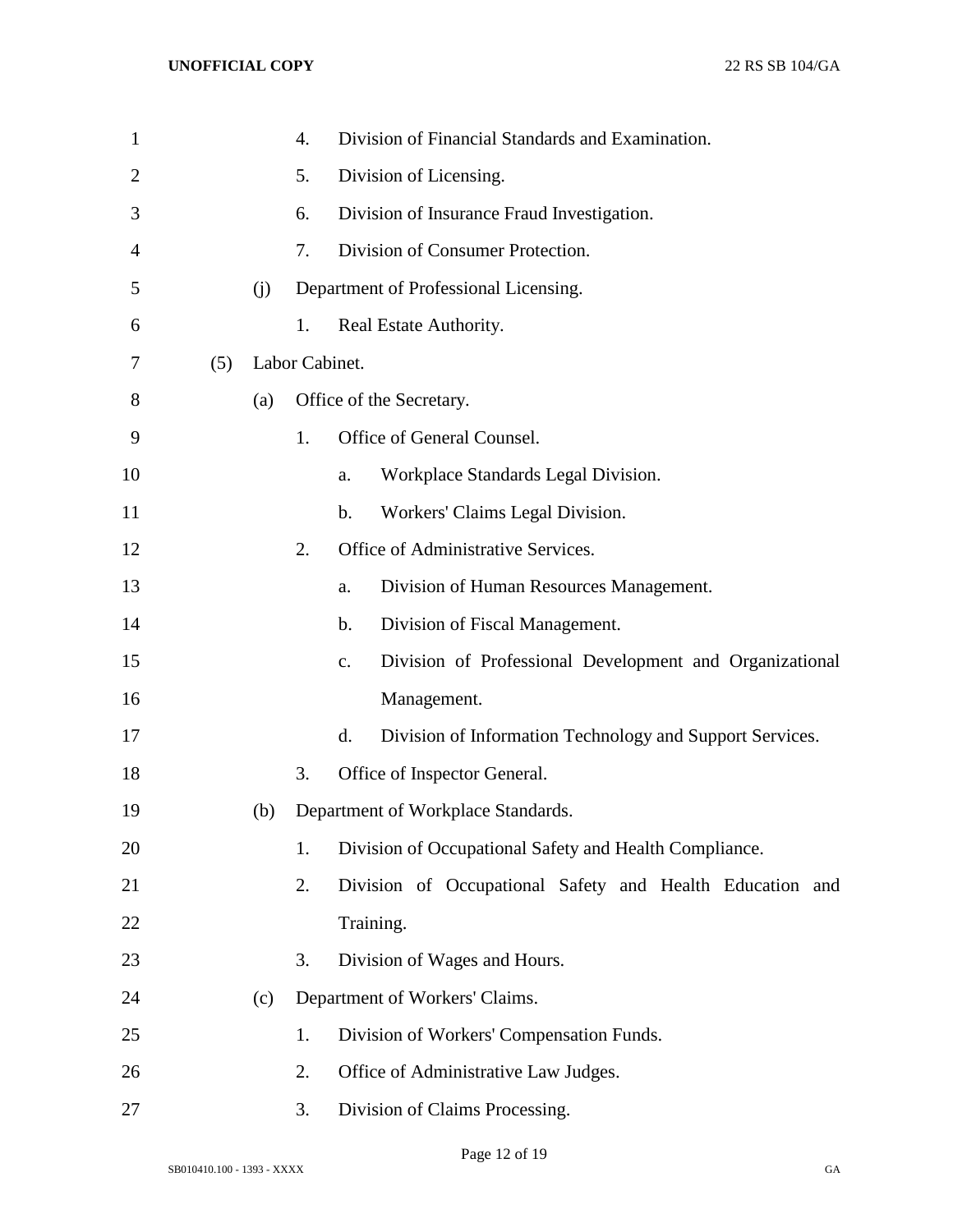| $\mathbf{1}$   |     |     | 4. | Division of Security and Compliance.                       |  |  |
|----------------|-----|-----|----|------------------------------------------------------------|--|--|
| $\overline{2}$ |     |     | 5. | Division of Information Services.                          |  |  |
| 3              |     |     | 6. | Division of Specialist and Medical Services.               |  |  |
| 4              |     |     | 7. | Workers' Compensation Board.                               |  |  |
| 5              |     | (d) |    | Workers' Compensation Funding Commission.                  |  |  |
| 6              |     | (e) |    | Occupational Safety and Health Standards Board.            |  |  |
| 7              |     | (f) |    | <b>State Labor Relations Board.</b>                        |  |  |
| 8              |     | (g) |    | Employers' Mutual Insurance Authority.                     |  |  |
| 9              |     | (h) |    | Kentucky Occupational Safety and Health Review Commission. |  |  |
| 10             |     | (i) |    | <b>Workers' Compensation Nominating Committee.</b>         |  |  |
| 11             | (6) |     |    | <b>Transportation Cabinet:</b>                             |  |  |
| 12             |     | (a) |    | Department of Highways.                                    |  |  |
| 13             |     |     | 1. | Office of Project Development.                             |  |  |
| 14             |     |     | 2. | Office of Project Delivery and Preservation.               |  |  |
| 15             |     |     | 3. | Office of Highway Safety.                                  |  |  |
| 16             |     |     | 4. | Highway District Offices One through Twelve.               |  |  |
| 17             |     | (b) |    | Department of Vehicle Regulation.                          |  |  |
| 18             |     | (c) |    | Department of Aviation.                                    |  |  |
| 19             |     | (d) |    | Department of Rural and Municipal Aid.                     |  |  |
| 20             |     |     | 1. | Office of Local Programs.                                  |  |  |
| 21             |     |     | 2. | Office of Rural and Secondary Roads.                       |  |  |
| 22             |     | (e) |    | Office of the Secretary.                                   |  |  |
| 23             |     |     | 1. | Office of Public Affairs.                                  |  |  |
| 24             |     |     | 2. | Office for Civil Rights and Small Business Development.    |  |  |
| 25             |     |     | 3. | Office of Budget and Fiscal Management.                    |  |  |
| 26             |     |     | 4. | Office of Inspector General.                               |  |  |
| 27             |     |     | 5. | Secretary's Office of Safety.                              |  |  |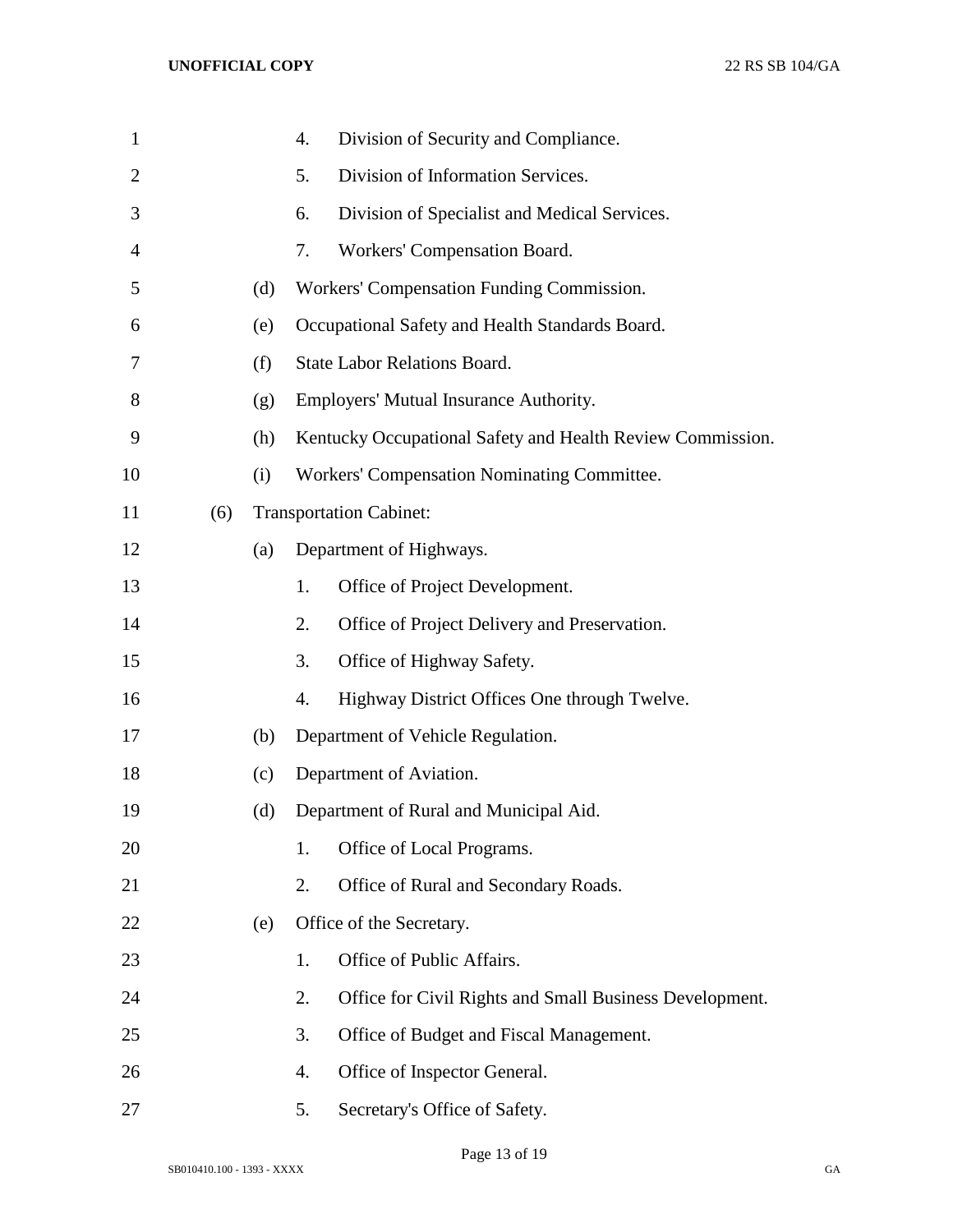| $\mathbf{1}$   |     | (f) |    |               | Office of Support Services.                               |
|----------------|-----|-----|----|---------------|-----------------------------------------------------------|
| $\overline{2}$ |     | (g) |    |               | Office of Transportation Delivery.                        |
| 3              |     | (h) |    |               | Office of Audits.                                         |
| 4              |     | (i) |    |               | Office of Human Resource Management.                      |
| 5              |     | (i) |    |               | Office of Information Technology.                         |
| 6              |     | (k) |    |               | Office of Legal Services.                                 |
| 7              | (7) |     |    |               | <b>Cabinet for Economic Development:</b>                  |
| 8              |     | (a) |    |               | Office of the Secretary.                                  |
| 9              |     |     | 1. |               | Office of Legal Services.                                 |
| 10             |     |     | 2. |               | Department for Business Development.                      |
| 11             |     |     | 3. |               | Department for Financial Services.                        |
| 12             |     |     |    | a.            | Kentucky Economic Development Finance Authority.          |
| 13             |     |     |    | $\mathbf b$ . | Finance and Personnel Division.                           |
| 14             |     |     |    | c.            | IT and Resource Management Division.                      |
| 15             |     |     |    | d.            | Compliance Division.                                      |
| 16             |     |     |    | e.            | Incentive Administration Division.                        |
| 17             |     |     |    | f.            | Bluegrass State Skills Corporation.                       |
| 18             |     |     | 4. |               | Office of Marketing and Public Affairs.                   |
| 19             |     |     |    | a.            | Communications Division.                                  |
| 20             |     |     |    | $\mathbf b$ . | Graphics Design Division.                                 |
| 21             |     |     | 5. |               | Office of Workforce, Community Development, and Research. |
| 22             |     |     | 6. |               | Office of Entrepreneurship and Small Business Innovation. |
| 23             |     |     |    | a.            | Commission on Small Business Innovation and Advocacy.     |
| 24             | (8) |     |    |               | Cabinet for Health and Family Services:                   |
| 25             |     | (a) |    |               | Office of the Secretary.                                  |
| 26             |     |     | 1. |               | Office of the Ombudsman and Administrative Review.        |
| 27             |     |     | 2. |               | Office of Public Affairs.                                 |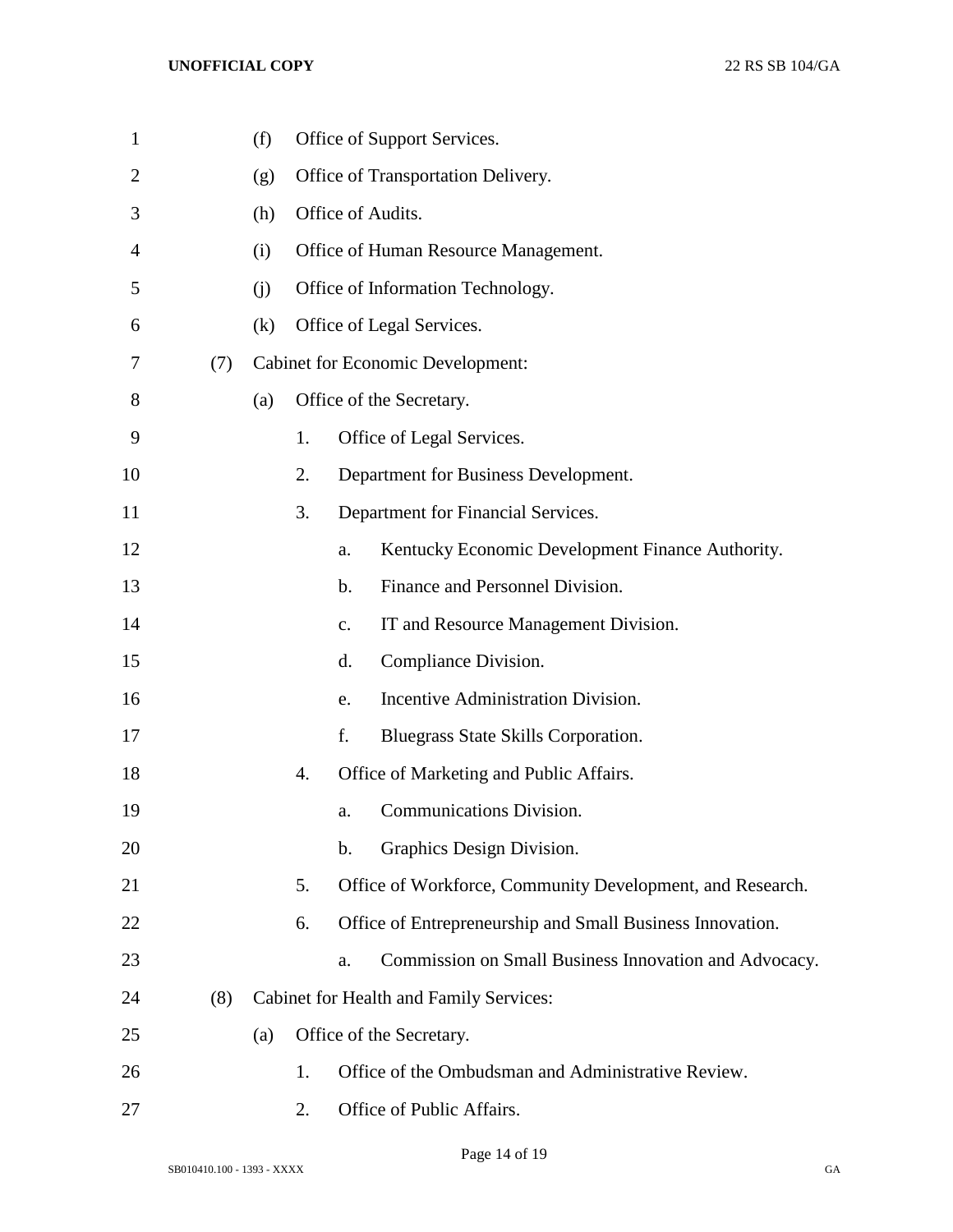| $\mathbf 1$    |     |     | Office of Legal Services.<br>3.                                  |
|----------------|-----|-----|------------------------------------------------------------------|
| $\overline{2}$ |     |     | Office of Inspector General.<br>4.                               |
| 3              |     |     | 5.<br>Office of Human Resource Management.                       |
| $\overline{4}$ |     |     | Office of Finance and Budget.<br>6.                              |
| 5              |     |     | Office of Legislative and Regulatory Affairs.<br>7.              |
| 6              |     |     | 8.<br>Office of Administrative Services.                         |
| 7              |     |     | 9.<br>Office of Application Technology Services.                 |
| 8              |     | (b) | Department for Public Health.                                    |
| 9              |     | (c) | Department for Medicaid Services.                                |
| 10             |     | (d) | Department for Behavioral Health, Developmental and Intellectual |
| 11             |     |     | Disabilities.                                                    |
| 12             |     | (e) | Department for Aging and Independent Living.                     |
| 13             |     | (f) | Department for Community Based Services.                         |
| 14             |     | (g) | Department for Income Support.                                   |
| 15             |     | (h) | Department for Family Resource Centers and Volunteer Services.   |
| 16             |     | (i) | Office for Children with Special Health Care Needs.              |
| 17             |     | (j) | Office of Health Data and Analytics.                             |
| 18             | (9) |     | Finance and Administration Cabinet:                              |
| 19             |     | (a) | Office of the Secretary.                                         |
| 20             |     | (b) | Office of the Inspector General.                                 |
| 21             |     | (c) | Office of Legislative and Intergovernmental Affairs.             |
| 22             |     | (d) | Office of General Counsel.                                       |
| 23             |     | (e) | Office of the Controller.                                        |
| 24             |     | (f) | Office of Administrative Services.                               |
| 25             |     | (g) | Office of Policy and Audit.                                      |
| 26             |     | (h) | Department for Facilities and Support Services.                  |
| 27             |     | (i) | Department of Revenue.                                           |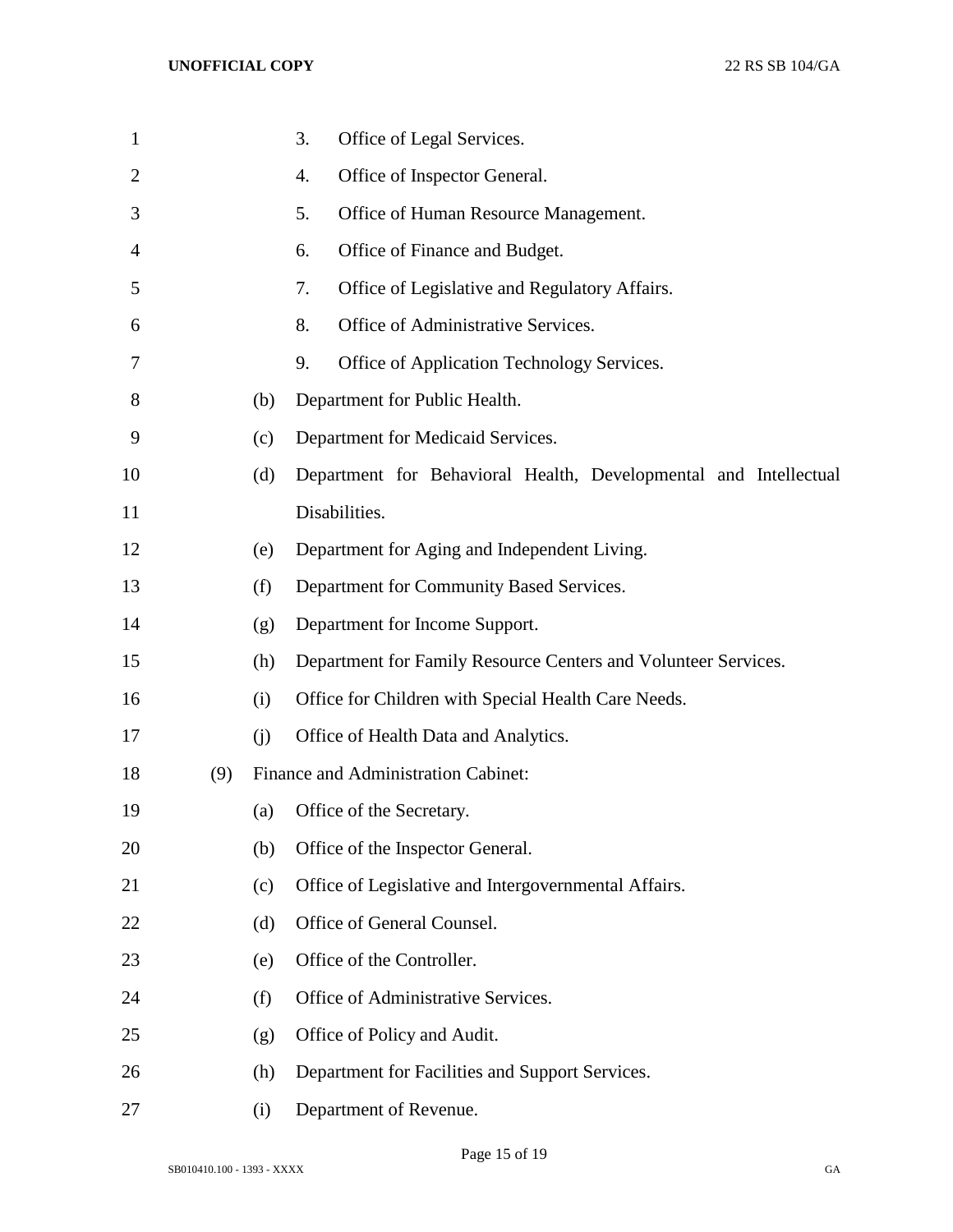| $\mathbf 1$    | (j)                | Commonwealth Office of Technology.                              |
|----------------|--------------------|-----------------------------------------------------------------|
| $\mathbf{2}$   | (k)                | State Property and Buildings Commission.                        |
| 3              | (1)                | Office of Equal Employment Opportunity and Contract Compliance. |
| $\overline{4}$ | (m)                | Kentucky Employees Retirement Systems.                          |
| 5              | (n)                | Commonwealth Credit Union.                                      |
| 6              | $\left( 0 \right)$ | State Investment Commission.                                    |
| 7              | (p)                | Kentucky Housing Corporation.                                   |
| 8              | (q)                | Kentucky Local Correctional Facilities Construction Authority.  |
| 9              | (r)                | Kentucky Turnpike Authority.                                    |
| 10             | (s)                | Historic Properties Advisory Commission.                        |
| 11             | (t)                | Kentucky Higher Education Assistance Authority.                 |
| 12             | (u)                | Kentucky River Authority.                                       |
| 13             | (v)                | Kentucky Teachers' Retirement System Board of Trustees.         |
| 14             | (w)                | Executive Branch Ethics Commission.                             |
| 15             |                    | (10) Tourism, Arts and Heritage Cabinet:                        |
| 16             | (a)                | Kentucky Department of Tourism.                                 |
| 17             |                    | Division of Tourism Services.<br>1.                             |
| 18             |                    | 2.<br>Division of Marketing and Administration.                 |
| 19             |                    | Division of Communications and Promotions.<br>3.                |
| 20             | (b)                | Kentucky Department of Parks.                                   |
| 21             |                    | Division of Information Technology.<br>1.                       |
| 22             |                    | Division of Human Resources.<br>2.                              |
| 23             |                    | 3.<br>Division of Financial Operations.                         |
| 24             |                    | 4.<br>Division of Facilities Management.                        |
| 25             |                    | Division of Facilities Maintenance.<br>5.                       |
| 26             |                    | Division of Customer Services.<br>6.                            |
| 27             |                    | Division of Recreation.<br>7.                                   |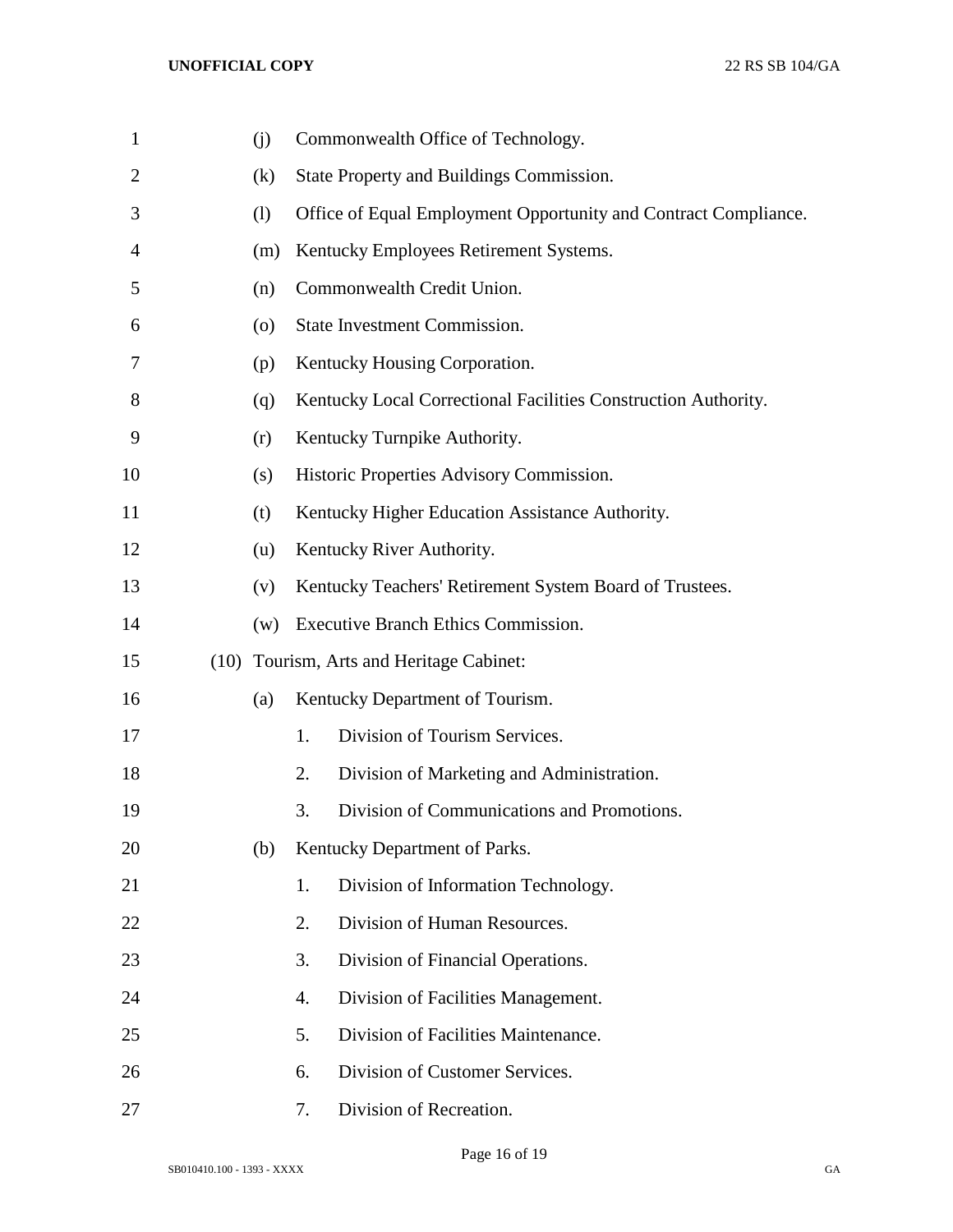| $\mathbf{1}$ |     | 8.  | Division of Golf Courses.                                     |
|--------------|-----|-----|---------------------------------------------------------------|
| 2            |     | 9.  | Division of Food Services.                                    |
| 3            |     | 10. | Division of Rangers.                                          |
| 4            |     | 11. | Division of Resort Parks.                                     |
| 5            |     | 12. | Division of Recreational Parks and Historic Sites.            |
| 6            | (c) |     | Department of Fish and Wildlife Resources.                    |
| 7            |     | 1.  | Division of Law Enforcement.                                  |
| 8            |     | 2.  | Division of Administrative Services.                          |
| 9            |     | 3.  | Division of Engineering, Infrastructure, and Technology.      |
| 10           |     | 4.  | Division of Fisheries.                                        |
| 11           |     | 5.  | Division of Information and Education.                        |
| 12           |     | 6.  | Division of Wildlife.                                         |
| 13           |     | 7.  | Division of Marketing.                                        |
| 14           | (d) |     | Kentucky Horse Park.                                          |
| 15           |     | 1.  | Division of Support Services.                                 |
| 16           |     | 2.  | Division of Buildings and Grounds.                            |
| 17           |     | 3.  | Division of Operational Services.                             |
| 18           | (e) |     | Kentucky State Fair Board.                                    |
| 19           |     | 1.  | Office of Administrative and Information Technology Services. |
| 20           |     | 2.  | Office of Human Resources and Access Control.                 |
| 21           |     | 3.  | Division of Expositions.                                      |
| 22           |     | 4.  | Division of Kentucky Exposition Center Operations.            |
| 23           |     | 5.  | Division of Kentucky International Convention Center.         |
| 24           |     | 6.  | Division of Public Relations and Media.                       |
| 25           |     | 7.  | Division of Venue Services.                                   |
| 26           |     | 8.  | Division of Personnel Management and Staff Development.       |
| 27           |     | 9.  | Division of Sales.                                            |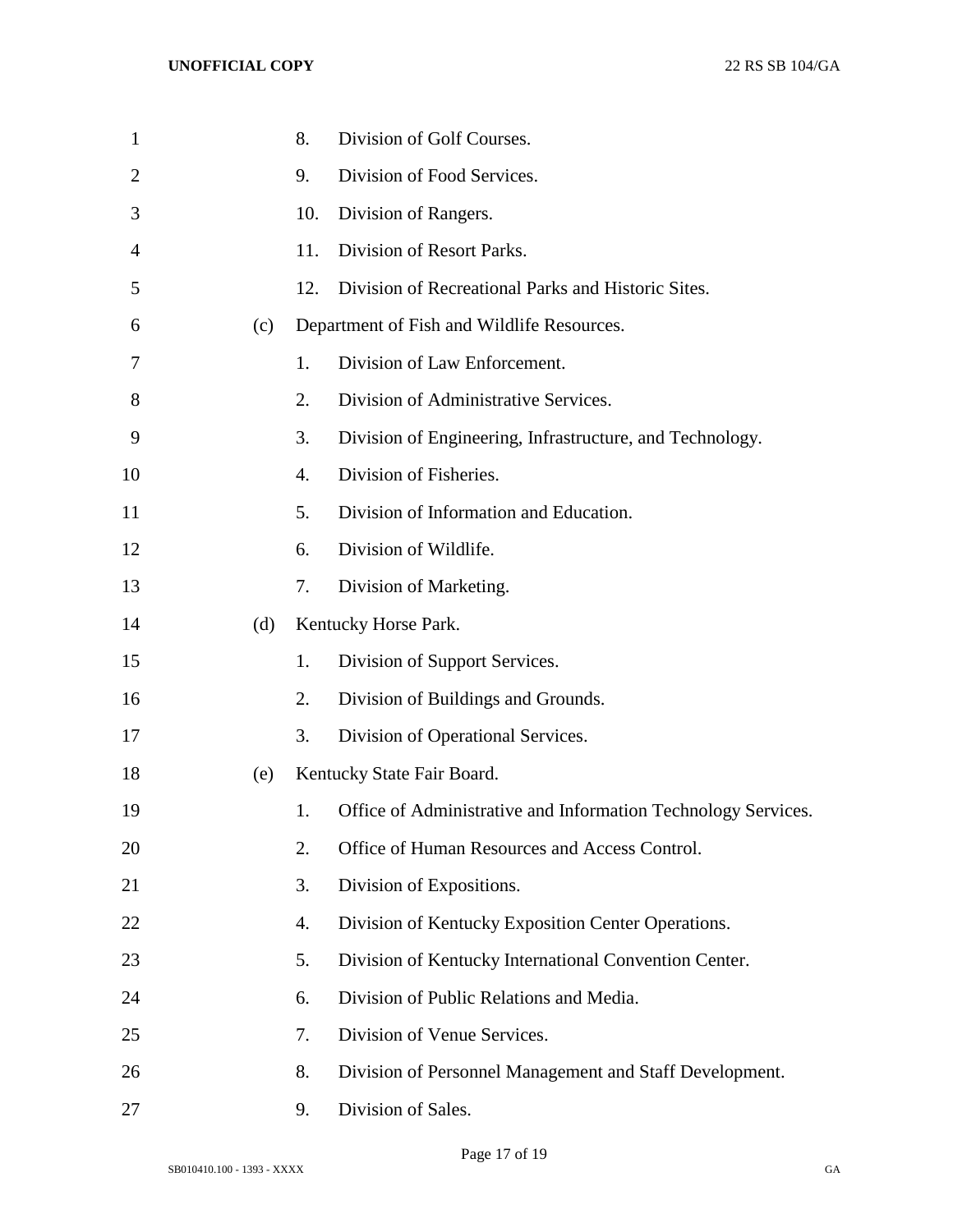| $\mathbf{1}$ |     | 10.<br>Division of Security and Traffic Control.         |
|--------------|-----|----------------------------------------------------------|
| 2            |     | 11.<br>Division of Information Technology.               |
| 3            |     | Division of the Louisville Arena.<br>12.                 |
| 4            |     | 13.<br>Division of Fiscal and Contract Management.       |
| 5            |     | Division of Access Control.<br>14.                       |
| 6            | (f) | Office of the Secretary.                                 |
| 7            |     | Office of Finance.<br>1.                                 |
| 8            |     | Office of Government Relations and Administration.<br>2. |
| 9            | (g) | Office of Legal Affairs.                                 |
| 10           | (h) | Office of Human Resources.                               |
| 11           | (i) | Office of Public Affairs and Constituent Services.       |
| 12           | (i) | Office of Arts and Cultural Heritage.                    |
| 13           | (k) | Kentucky African-American Heritage Commission.           |
| 14           | (1) | Kentucky Foundation for the Arts.                        |
| 15           | (m) | Kentucky Humanities Council.                             |
| 16           | (n) | Kentucky Heritage Council.                               |
| 17           | (0) | Kentucky Arts Council.                                   |
| 18           | (p) | Kentucky Historical Society.                             |
| 19           |     | Division of Museums.<br>1.                               |
| 20           |     | Division of Oral History and Educational Outreach.<br>2. |
| 21           |     | Division of Research and Publications.<br>3.             |
| 22           |     | Division of Administration.<br>4.                        |
| 23           | (q) | Kentucky Center for the Arts.                            |
| 24           |     | Division of Governor's School for the Arts.<br>1.        |
| 25           | (r) | Kentucky Artisans Center at Berea.                       |
| 26           | (s) | Northern Kentucky Convention Center.                     |
| 27           | (t) | Eastern Kentucky Exposition Center.                      |